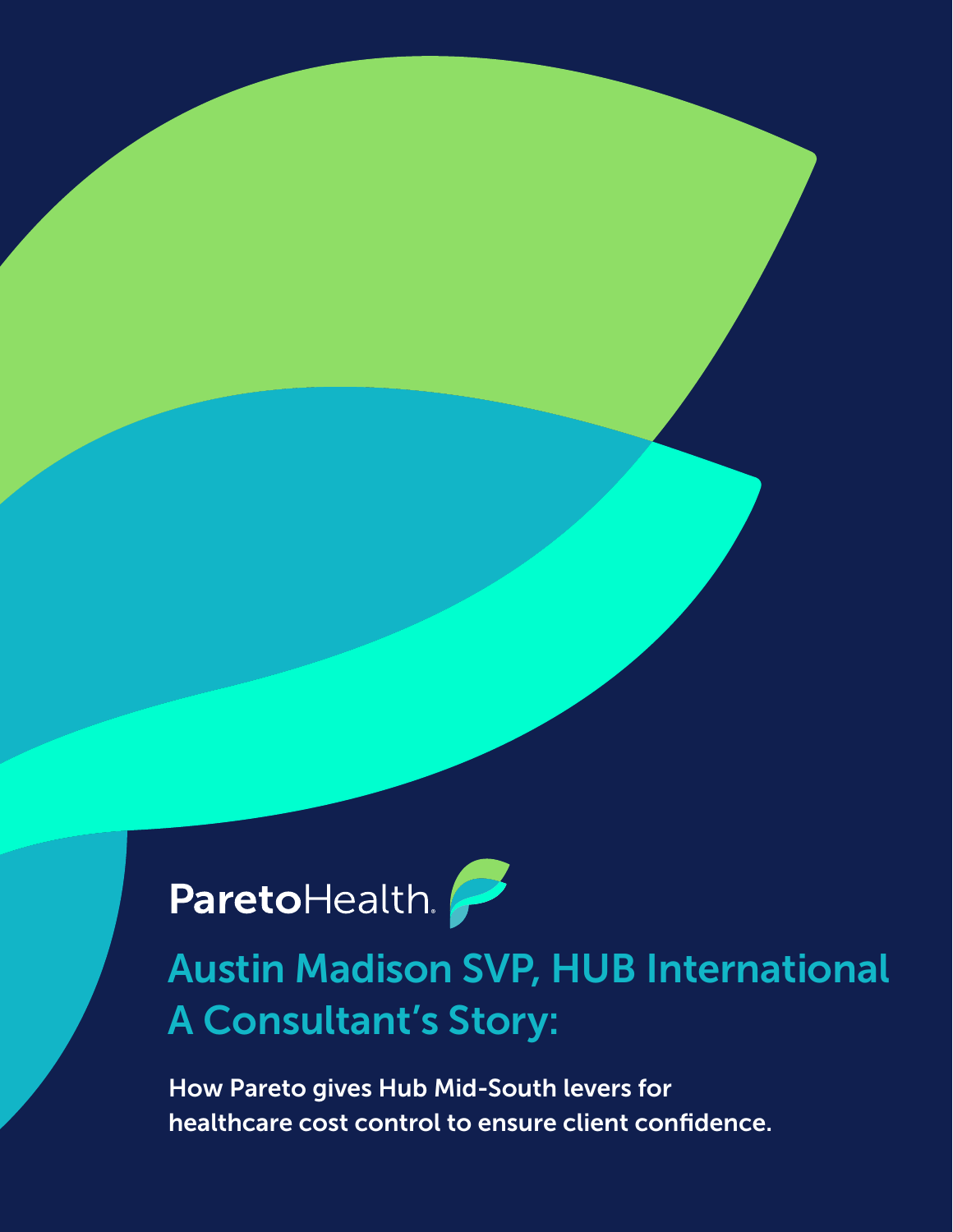# **COLLUB** Formerly The Crichton Company

## Before working with Pareto, Austin Madison was skeptical about captives.

"Where the light bulb really went off for me was when I ran into a CFO client coming out of a Pareto member's meeting. He was so excited: **'Austin, This is incredible. I want to implement this, this, and this.'** He listed off maybe four different things talked about in the meeting. I've never had a client do that. They weren't value-adds that we were giving away for free. All the things he talked about were going to cost his company money. I realized I really needed to start paying attention."

That's when things started taking off according to Madison, who oversees benefits producers for Hub in Kentucky and Tennessee. **"For a client to get excited about doing work around insurance? Employers hate insurance. So for them to want to roll up their sleeves and really dig in on this, I knew that there was something special."**

"Over a two year time period, our average renewal increase for our clients in the captive was 2.7% – where the national trend is about 9%. Ninety percent of that is down to Pareto. Pareto is one of the best I've seen for bringing (cost management) ideas to the table that make sense."

Nashville **Headquarters** 

Founded (as Crichton Company)

1979

Joined Pareto (as Crichton Company)

2014

## **11 Benefit number one is stability—**<br>and reducing volatility. and reducing volatility.

With Pareto, there are lots of levers for us to pull. We just need to determine which lever works for which organization, and we're able to better manage costs and benefits."